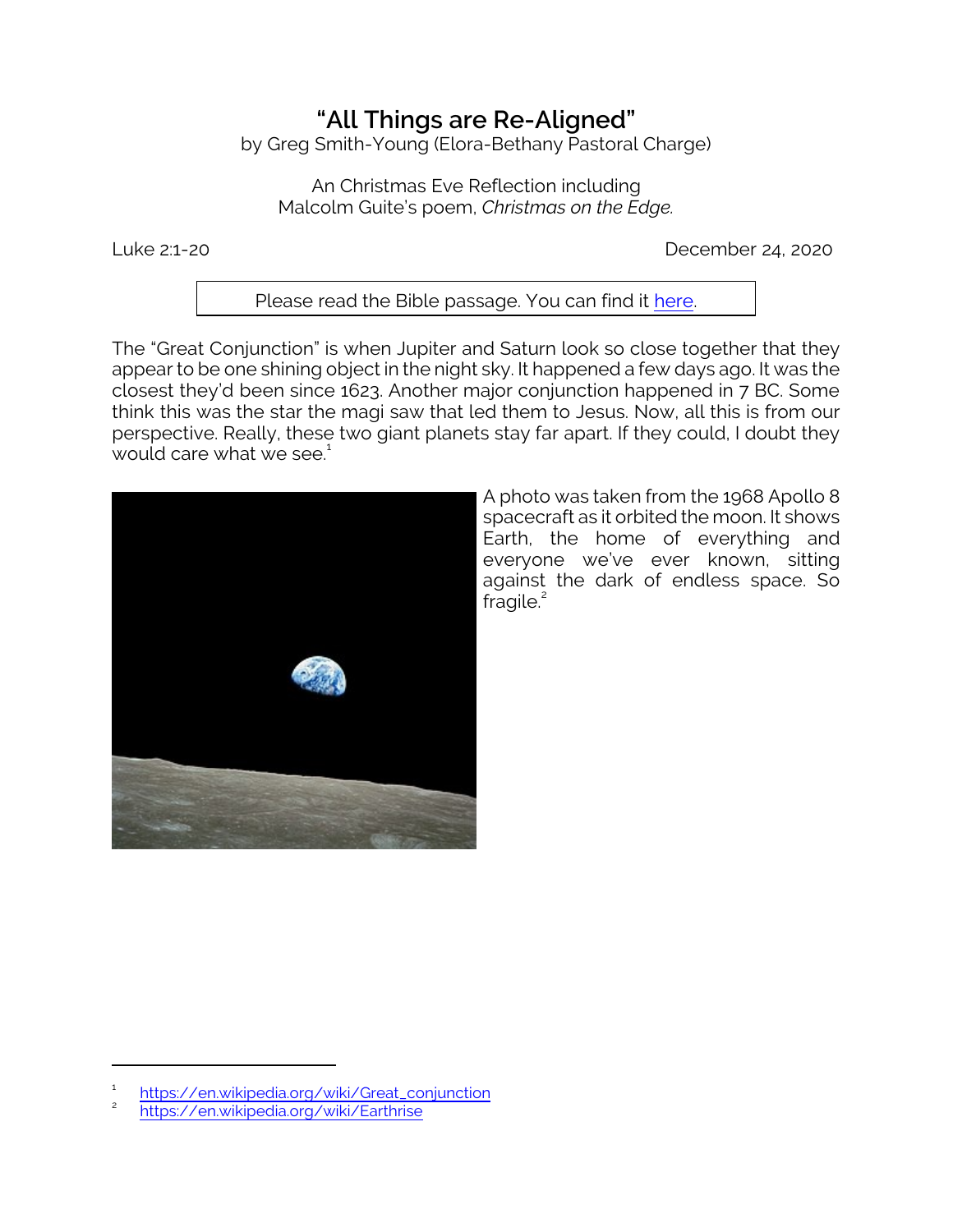

Another photo was snapped the Voyager I spacecraft as it was leaving our solar system. They'd pointed its camera back toward home. Can you see us? We're that tiny blue dot, backdropped against a band of colour. So small.<sup>3</sup>

A new simulation from the European Space Agency shows the tracks of stars as they will move through the next 1.6 million years. These are only a handful of our Milky Way galaxy's stars. It has between 200 and 400 billion of them. Our Sun is somewhere in there. So unnoticeable. $4$ 

Our Milky Way is one of more than 2 trillion galaxies. There are more stars in the universe than grains of sand on Earth. Our Sun is just one. Our Earth, a minuscule flicker lost on the edge of the cosmos.<sup>5</sup>

II

So lets get smaller. The Roman Empire! Under its first emperor Augustus, it covered most of Europe, North Africa, Western Asia. It ruled Egypt, where the pyramids were already old news. It ruled Greece, expropriating its ancient knowledge and philosophy. Spain and Syria, France and Libya, and soon Britain . . . all belonged to it.

Then there was Judea, ruled for Rome by its puppet king Herod. Off to the side. Butting

<sup>3</sup> [https://en.wikipedia.org/wiki/Pale\\_Blue\\_Dot](https://en.wikipedia.org/wiki/Pale_Blue_Dot). The background colour was an illusion, created by the Sun's light reflecting off the camera.

<sup>4</sup> [https://www.esa.int/Science\\_Exploration/Space\\_Science/Gaia/Gaia\\_s\\_new\\_data\\_takes\\_us\\_to\\_t](https://www.esa.int/Science_Exploration/Space_Science/Gaia/Gaia_s_new_data_takes_us_to_the_Milky_Way_s_anticentre_and_beyond) [he\\_Milky\\_Way\\_s\\_anticentre\\_and\\_beyond](https://www.esa.int/Science_Exploration/Space_Science/Gaia/Gaia_s_new_data_takes_us_to_the_Milky_Way_s_anticentre_and_beyond)

<sup>5</sup> <https://en.wikipedia.org/wiki/Galaxy>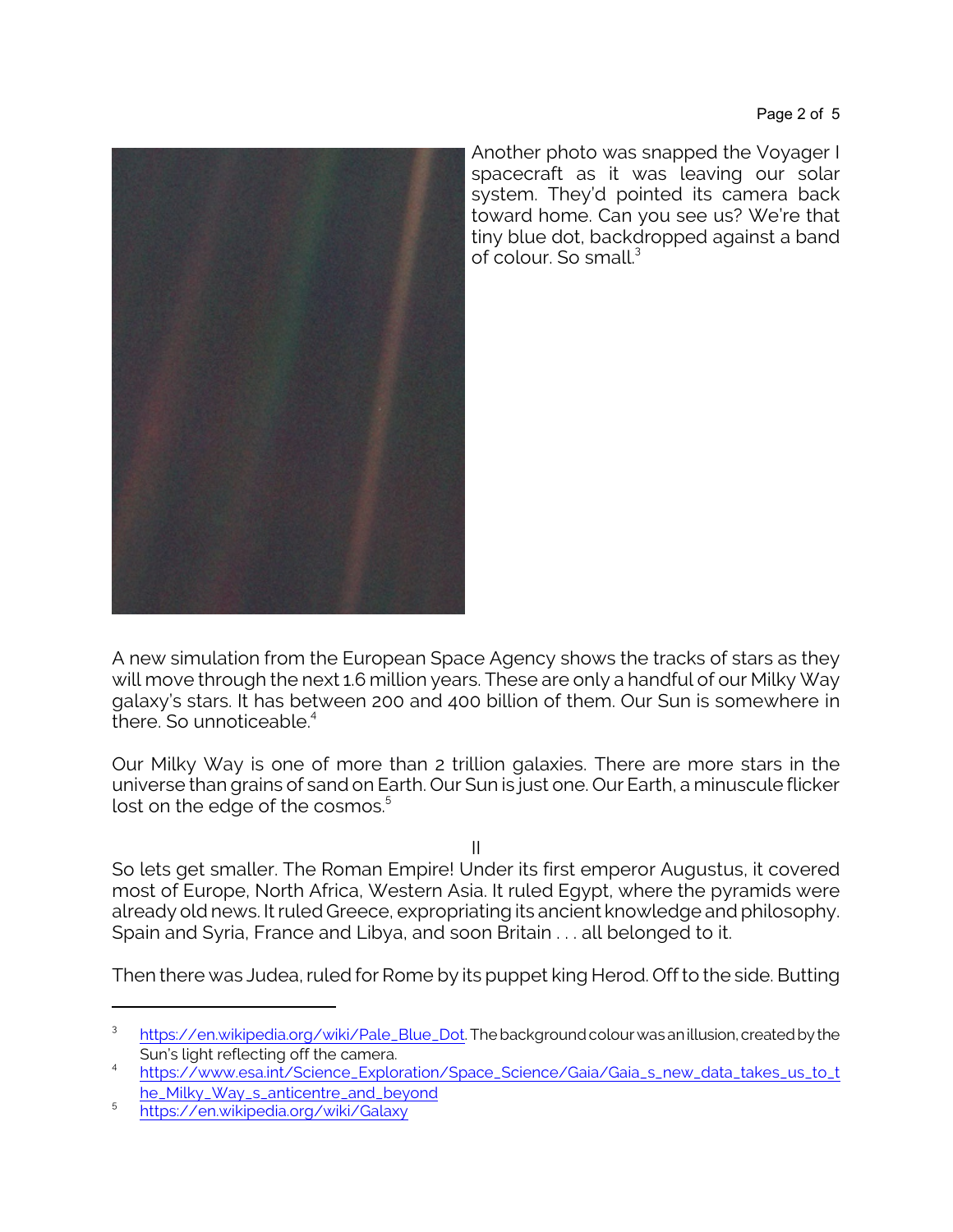against the desert. Too often a bothersome mess.

Still, Judea did have Jerusalem and its Temple of the Jews. Everyone agreed, it was impressive. But don't linger there.

Walk away from the city, into the hills and scrubby fields, to *Beth-Lechem*. "House of Bread" that means. That's about all that's there: bread, a few houses, and yes, sheep. It claims fame as the birthplace of a king, long ago. List the world's places of politics, and economics, and cultural significance, however, and *Beth-Lechem* is at best a stray scratch on the page.

## A backwater.

*Yosef*. Such a common name. He's a tradesman from town who'd sought work up north. *Miryam*. An even-more-common name. She's the girl he's found and married in *Natzrat*. Can you imagine, a place even less than *Beth-Lechem!* (Good catch, *Yosef*.) Look at her belly, though, and do the math. Now it makes sense. And she's ready to burst. The place is crowded. We've got no room. Put them in with the animals.<sup>6</sup>

III

There Mary births her boy. Out back. Away from polite, respectable company. Far from home. Her first mouth to feed.

But for anyone else, he's just another name to add to the tax register. Just another Jew living under Herod's madness. Just another subject for Emperor Caesar Augustus, the son of a god. Just another creature, of just another species, on just another planet, orbiting just another star, lost in just another galaxy, spinning through the everexpanding cosmos.

And, this one Mary births is . . . the One who made her. The Creator of all that's created. The Master of all lords and Ruler of all kings. Who was from before all beginnings, and set the stars to their spinnings. Who writes the laws of nature, plays dice with physics, and evolves the giraffe to make us laugh. Who spoke a word before there was anyone else to hear, and made everything appear.

This one whom Joseph holds is . . . the Son of God, of one being with God the Father, who together dance in the delight of the Spirit. God from God. Light from Light, whose weight can now be measured in ounces or grams. The Creator, now cradled. The Sustainer, now suckled. The Redeemer, now wrapped in swaddling clothes.

The Maker in a manger, at the edge of a house, at the edge of a town, at the edge of a map, at the edge of a planet, on the edge of a galaxy, at the edge of the everything else.

<sup>6</sup>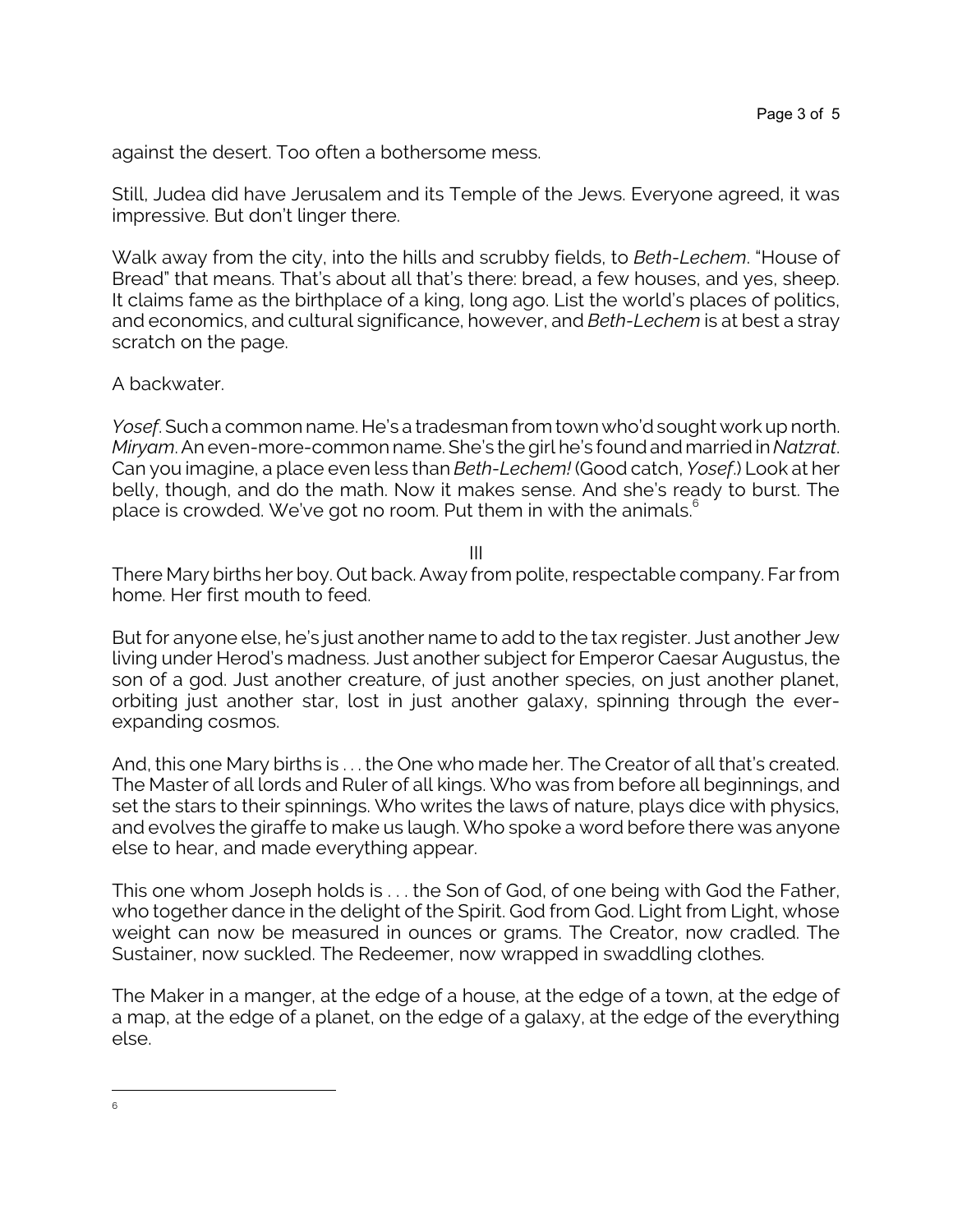IV

Now, listen to this poem. It's by Malcolm Guite. It's called *Christmas on the Edge.*

*Christmas sets the centre on the edge; The edge of town, the outhouse of the inn, The fringe of empire, far from privilege And power, on the edge and outer spin Of turning worlds, a margin of small stars That edge a galaxy itself light years From some unguessed at cosmic origin. Christmas sets the centre at the edge.*

*And from this day our world is re-aligned A tiny seed unfolding in the womb Becomes the source from which we all unfold And flower into being. We are healed, The end begins, the tomb becomes a womb, For now in him all things are re-aligned.*<sup>7</sup>

V

How is it for you, living on the edge?

These days? A bit edgy are you?

We've been removed from things that centred us. Knocked off of our stability.

I'm talking about the pandemic, but there are other things too, right. What has dislocated you?

*"There was no place for them*." Do you find yourself without . . . a place?

Dislocated?

God, the very Centre of everything chooses to be found in those edgiest of places. To be birthed! Birthed, the One who was all birthings' beginning. So Beth-Lechem becomes *the* place where this most astonishing thing happens. Far from the headlines. Away from the cameras. Unnoticed in centres of worldy power, the Centre himself goes to the edge, where his courtiers are chickens, his government ministers are barnyard animals, and his wealth is straw. His banquet is his mother's breast. His throne is his father's shoulder.

 $7$  Malcolm Guite, Soundings of the Seasons: Seventy Sonnets for the Church Year (Norwich, UK: Canterbury Press, 2012), 15.